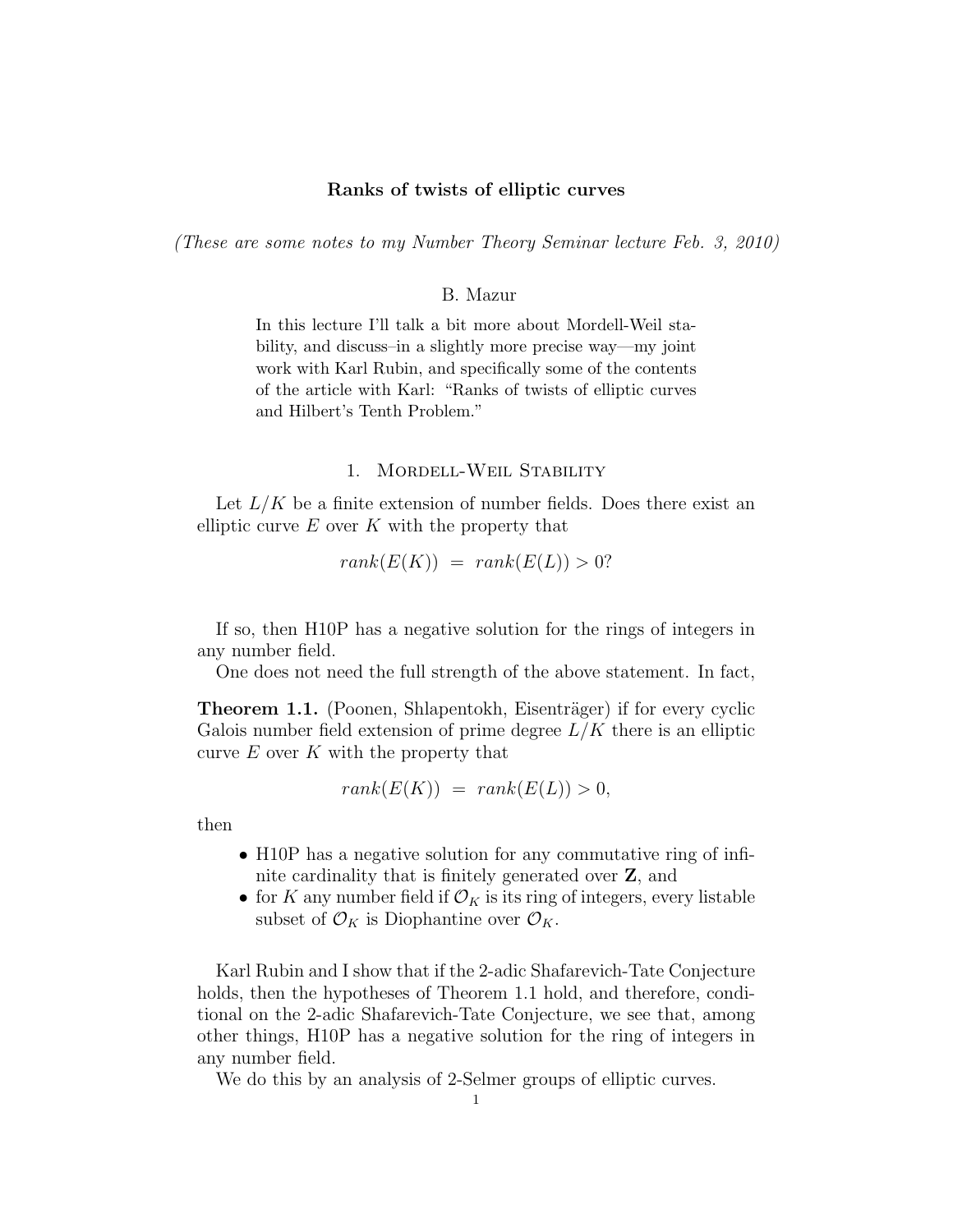## 2. SETTING UP

If  $E$  is an elliptic curve over a number field  $K$  we will be considering Kummer 2-descent for  $E$  over  $K$ , which has to do with the cohomology sequence corresponding to the exact sequence of  $G_K$ -modules

$$
0 \to E[2] \to E \stackrel{\text{mult by } 2}{\longrightarrow} E \to 0.
$$

One gets a natural injection of  $\mathbf{F}_2$ -vector spaces

$$
E(K)/2E(K) \hookrightarrow H^1(G_K, E[2]).
$$

Let us identify  $E(K)/2E(K)$  with its image subspace of  $H^1(G_K, E[2])$ . We will assume the 2-adic Shafarevich-Tate Conjecture (STC) for all elliptic curves over all number fields.

2.1. Exponent 2 Selmer groups. The vector space  $H^1(G_K, E[2])$ is infinite dimensional, but there is a natural finite dimensional space in it that contains  $E(K)/2E(K)$ —and therefore that provides an upper bound for the rank of the Mordell-Weil group of  $E$  over  $K$ . Namely, for each place  $v$  of  $K$ , setting

$$
H^1_f(K_v, E[2]) :=
$$
 the image of  $E(K_v)/2E(K_v) \hookrightarrow H^1(K_v, E[2])$ 

we see that under the specialization mapping

$$
H^1(K, E[2]) \to H^1(K_v, E[2])
$$

the subspace  $E(K)/2E(K)$  maps to  $H_f^1(K_v, E[2]) \subset H^1(K_v, E[2])$ . If we want to emphasize the place v we might write  $H^1_f(K_v, E[2])$ as  $H_{f_v}^1(K_v, E[2])$ . Note though, the slight abuse of notation in that  $H^1_f(K_v, E[2])$ , as defined, depends upon E and not only on E[2].

Nevertheless, and this is an important point of us, for places  $v/2\infty$ and such that E has good reduction at  $v<sup>1</sup>$  the subspace

$$
H^1_f(K_v, E[2]) \subset H^1(K_v, E[2])
$$

does not depend upon E, and only on  $E[2]$  since (for these places v) this subspace is just the image

$$
H^1(K_v^{\text{unr}}, E[2]) \longrightarrow H^1(K_v, E[2]).
$$

Define, then, (the exponent 2-Selmer group of  $E$  over  $K$ )

$$
S(K, E) \subset H^1(K, E[2])
$$

<sup>&</sup>lt;sup>1</sup>In particular, for all but finitely many  $v$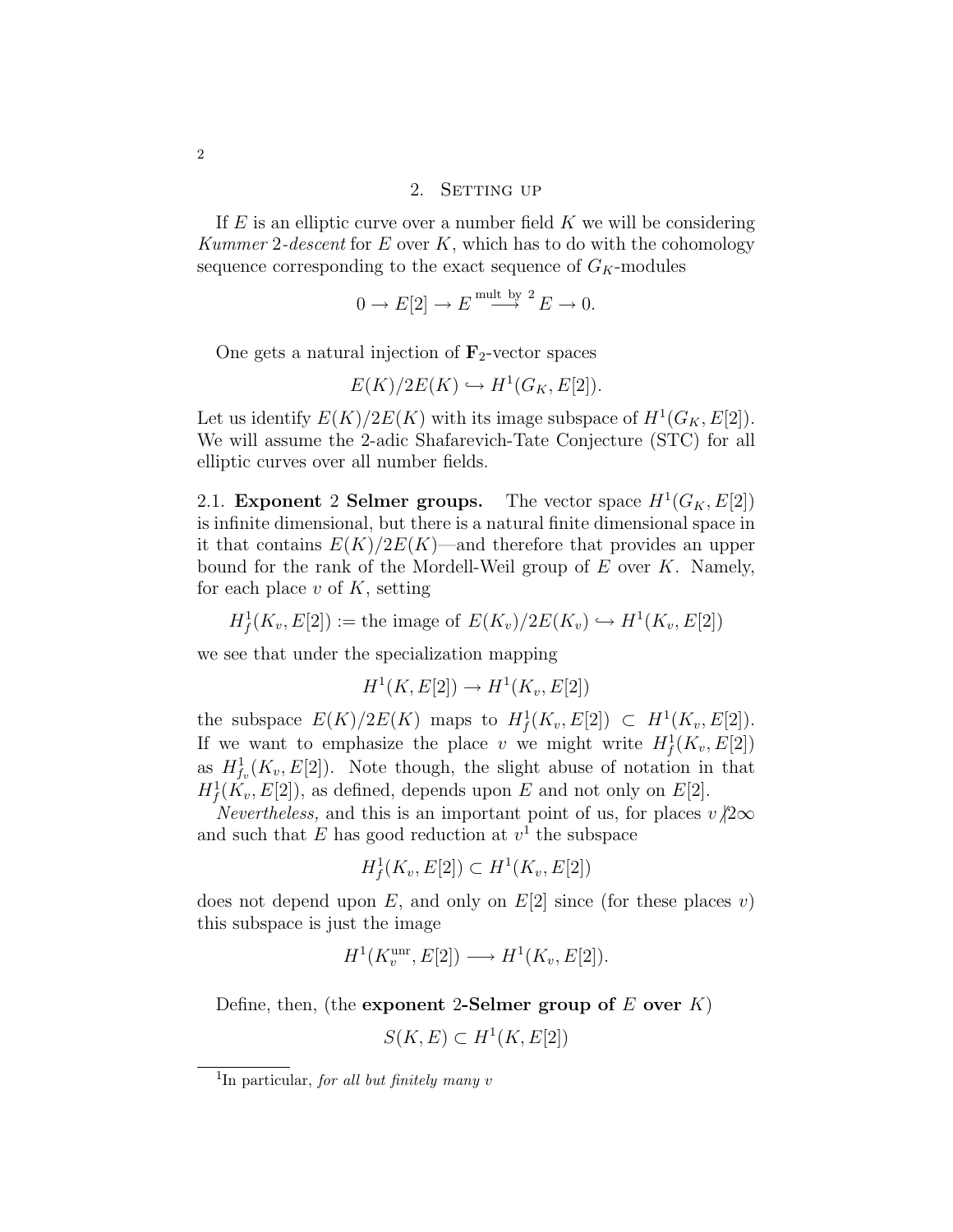to be the subspace consisting of cohomology classes  $h \in H^1(K, E[2])$ such that for all places v of K the specialization of h to  $H^1(K_v, E[2])$ lands in  $H_f^1(K_v, E[2])$ . By this discussion we have

$$
E(K)/2E(K) \subset S(K, E) \subset H^1(K, E[2])
$$

It is known that  $S(K, E)$  is *finite dimensional*, and—equally significant it is computable. Put

$$
s(K, E) := \dim_{\mathbf{F}_2} S(K, E)
$$

so that we have the upper bound:

$$
s(K, E) \ge rank E(K).
$$

One consequence of STC is that

$$
s(K, E) \equiv rank E(K) \mod 2
$$

so that if  $s(K, E) = 1$  then, conditional on STC, rank  $E(K) = 1$  as well.

2.2. Quadratic twists. If  $F/K$  is a quadratic extension, let  $E^F$  denote the elliptic curve over  $K$  obtained by twisting  $E$  with the quadratic character over K corresponding to  $F/K$ . Note that we have the all-important isomorphism,

$$
E[2] = E^F[2],
$$

which we use to identify these  $\mathbf{F}_2[G_K]$ -modules, and therefore we also have the identification

$$
H^1(K, E[2]) = H^1(K, E^F[2]).
$$

To be sure, the "local conditions" used to define the finite subspaces  $S(K, E)$  and  $S(K, E^F)$  in  $H^1(K, E[2])$  may differ (but they can differ for only for finitely many places v). It follows, of course, that the exponent 2-Selmer groups  $S(K, E)$  and  $S(K, E^F)$  may differ as well. We work with this! (One can imagine a graph with vertices equal to the twists  $E^F$  and where any of the edges on this graph connect two twists where you can control the change in 2-Selmer rank: you move around in this graph.)

**Definition 2.1.** For E an elliptic curve over K and  $s \ge \dim_{\mathbf{F}_2} E(K)[2]$ let  $N_s(E, K; X)$  denote the number of quadratic extensions  $F/K$  with  $disc(F/K) \leq X$  such that  $s(K, E^F) = s$ .

**Definition 2.2.** We'll say that E an elliptic curve over K has **constant** 2-Selmer parity if

$$
s(K; E) \equiv s(K, E^F) \mod 2
$$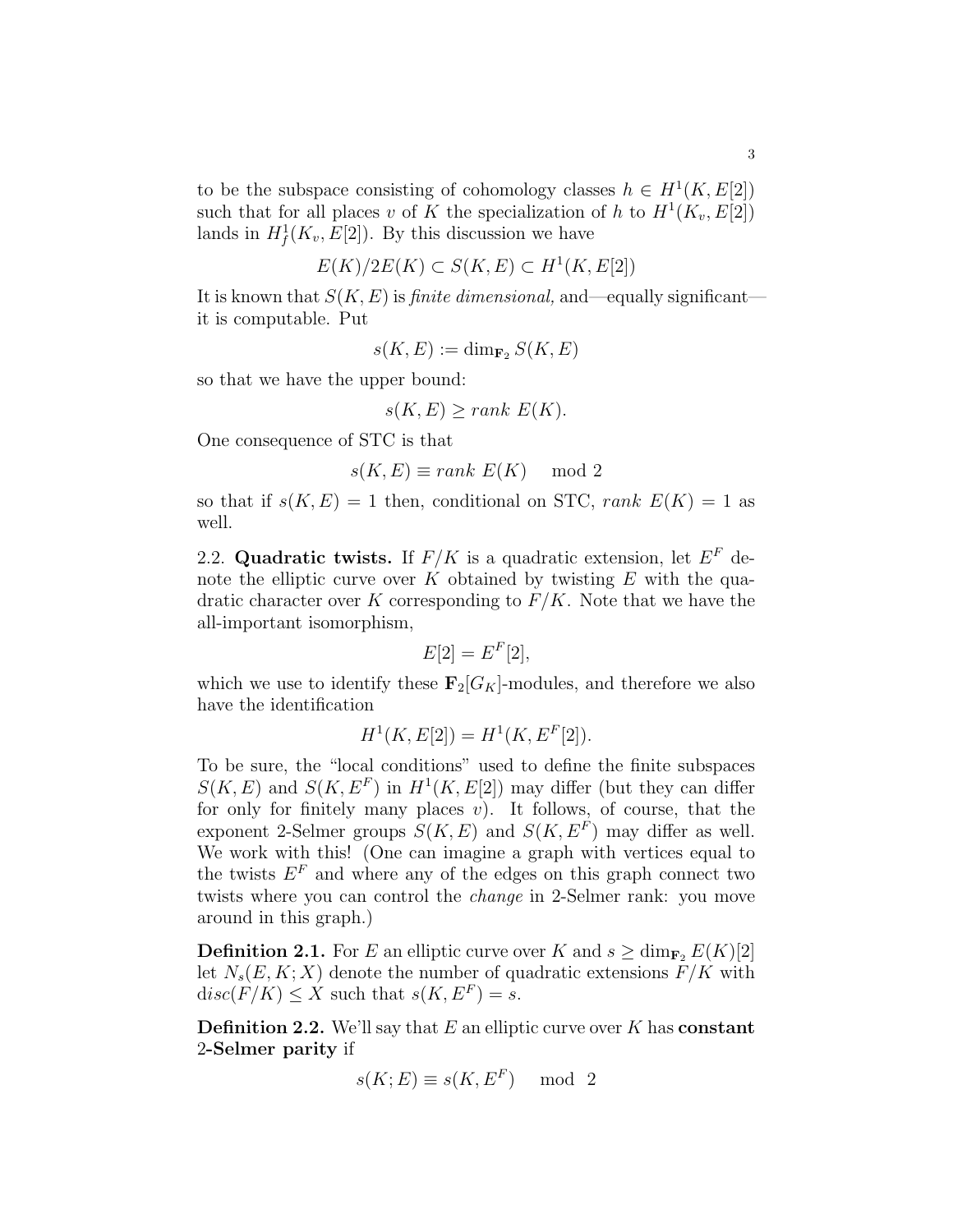for all quadratic extensions  $F/K$ .

Given a recent theorem of the Dokchitser brothers it is natural to conjecture that  $E$  over  $K$  has constant 2-Selmer parity if and only if  $K$  is totally imaginary and  $E$  acquires good reduction over an abelian extension of  $K$ . This is because T. and V. Dokchitser prove exactly this statement for analytic parity (as opposed to 2-Selmer parity)<sup>2</sup>. Also, in the light of various results for certain specific elliptic curves over Q (see section 4 below) it seems natural to conjecture that whenever there is one twist of E that has 2-Selmer rank s, the quantity of them<sup>3</sup> positive density of them that have 2-Selmer rank s. Specifically:

## Conjecture 2.3. (Positive Density)

• If E has nonconstant parity over K then for any  $s \ge \dim_{\mathbf{F}_2} E(K)[2]$ there is a positive density of twists of  $E$  with 2-Selmer rank  $s$ ; i.e., there is a positive constant  $\mathcal{C}_s = \mathcal{C}_s(K, E) > 0$  such that

$$
N_s(E, K; X) = C_s \cdot X + o(X).
$$

• If  $E$  has constant parity over  $K$  then one has the same statement for the integers  $s \ge \dim_{\mathbf{F}_2} E(K)[2]$  such that

$$
s \equiv s(K, E) \mod 2.
$$

Our techniques seem not to be able to get results of this precision. But if you allow the phrase

"E over K has many quadratic twists  $E^F$  with  $s(K, E^F) = s$ "

to mean that  $N_s(E, K; X) > X/log^{\alpha} X$  for some  $\alpha$  and  $X >> 0$  then we show, for example, that if  $L/K$  is an arbitrary Galois number field extension that is cyclic of prime degree, and if  $E$  is an elliptic curve over K satisfying our running hypotheses (see section 5 below) we have that for any  $s \geq 0$  the elliptic curve E over K has many quadratic twists<sup>4</sup>  $E^F$  with  $s(K, E^F) = s(L, E^F) = s$ .

# 3. Further notes about "many twists" and "positive density"

Here is an example of two results that we prove unconditionally:

<sup>3</sup>ordering these twists, say, by the size of  $disc(F/K)$ 

<sup>4</sup>This number  $a = 2/3$  or  $a = 1/3$  according as the action of the Galois group on  $E[2]$  is  $GL_2(\mathbf{F}_2)$  or cyclic of order three.

 $2T$ . Dokchitser, V. Dokchitser, *Elliptic curves with all quadratic twists of positive* rank Acta Arithmetica 137 (2009) 193-197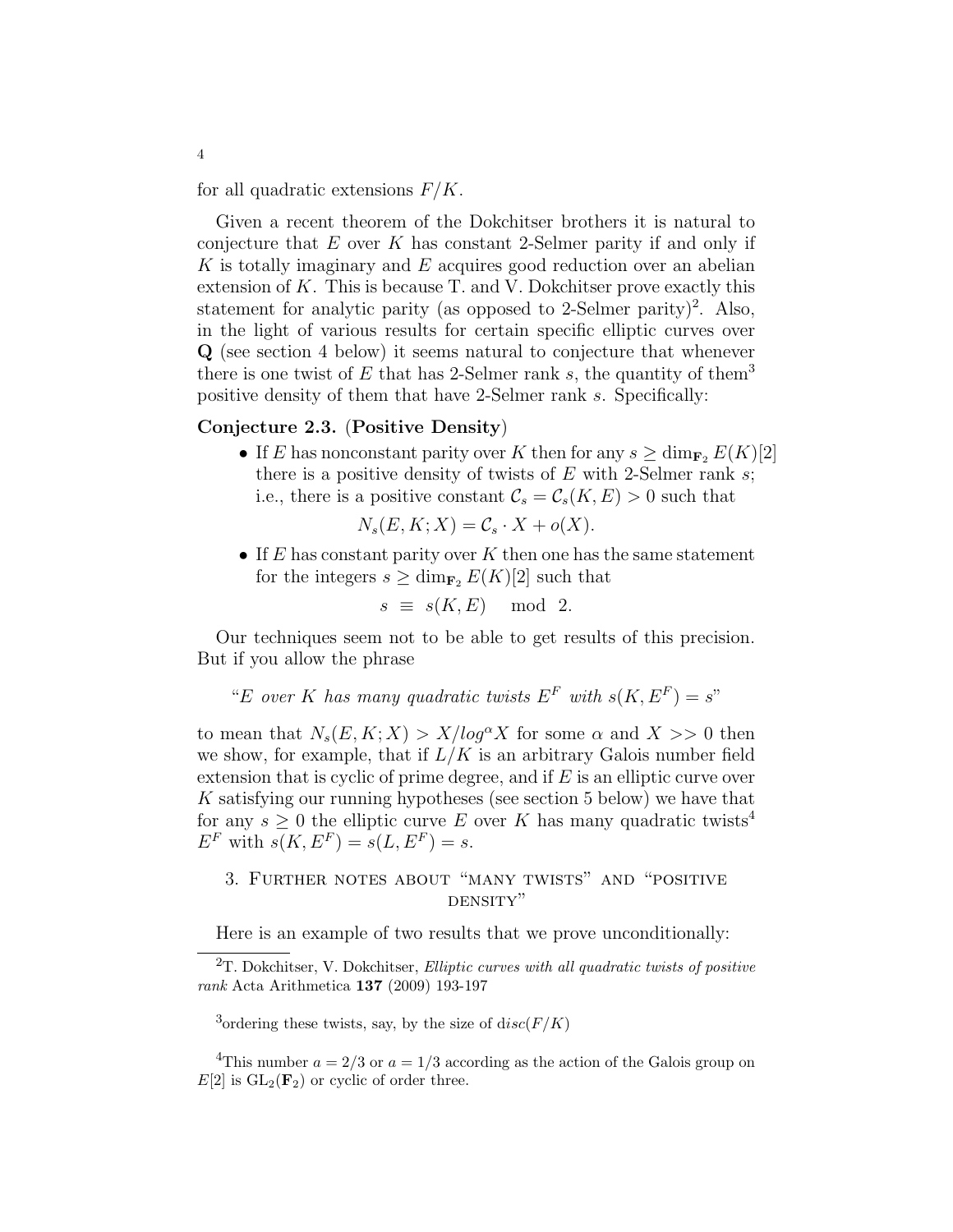**Theorem 3.1.** Given any number field K there is an elliptic curve  $E$ over K such that there are many quadratic twists of  $E$  such that the twisted elliptic curve  $E^F$  has no nontrivial rational points over K.

We can even take  $E$  to be the base change to  $K$  of an elliptic curve over Q.

**Theorem 3.2.** If  $K$  is not totally imaginary, and  $E$  is any elliptic curve over  $K$  with no nontrivial  $K$ -rational 2-torsion, there are many quadratic twists  $E^F$  such that have no nontrivial rational points over K.

"Many quadratic twists" can be taken to mean here  $\gg X/\log^{2/3}(X)$ if the action of the Galois group on  $E[2]$  is the full  $GL_2(\mathbf{F}_2)$ -action and  $>> X/\log^{1/3}(X)$  if the action is cyclic of order three.

# 4. POSITIVE DENSITY OVER THE FIELD  $K = \mathbf{Q}$

There is an extensive literature about this topic. In this footnote<sup>5</sup> are some of the relevant references, and here are comments about a few of these articles<sup>6</sup>.

Briefly,

• In [HB], Heath-Brown works with the elliptic curve

$$
E: y^2 = x^3 - x
$$

<sup>5</sup> Some literature

[C] S. Chang, Quadratic Twists of Elliptic Curves with Small Selmer Rank, (arXiv:0809.5019)

[H-B] D.R. Heath-Brown, The size of Selmer groups for the congruent number problem II, Invent. Math. 118 (1994), 331370.

[J-O] K. James and K. Ono, Selmer groups of quadratic twists of elliptic curves, Math. Ann. 314 (1999), 117.

[O] K. Ono, Non-vanishing of quadratic twists of modular L-functions and applications to elliptic curves, J. reine angew. Math. 533 (2001), 8197.

O-S] K. Ono and C. Skinner, Non-vanishing of quadratic twists of modular Lfunctions, Invent. Math. 134 (1998), 651660.

[S-D] Sir Peter Swinnerton-Dyer, The effect of twisting on the 2-Selmer group, Math. Proc. Camb. Phil. Soc. 145 (2008), 513526.

[X-Z] M. Xing and A. Zaharescu, Distribution of Selmer groups of quadratic twists of a family of elliptic curves, Adv. Math. 219 (2008), 523553.

[Y] G. Yu, On the quadratic twists of a family of elliptic curves, Mathematika 52 (2005), 139154.

 $\rm ^6For$  more, see the neatly listed and annotated survey of work regarding twists of elliptic curves over Q in the introduction of the article bf [S]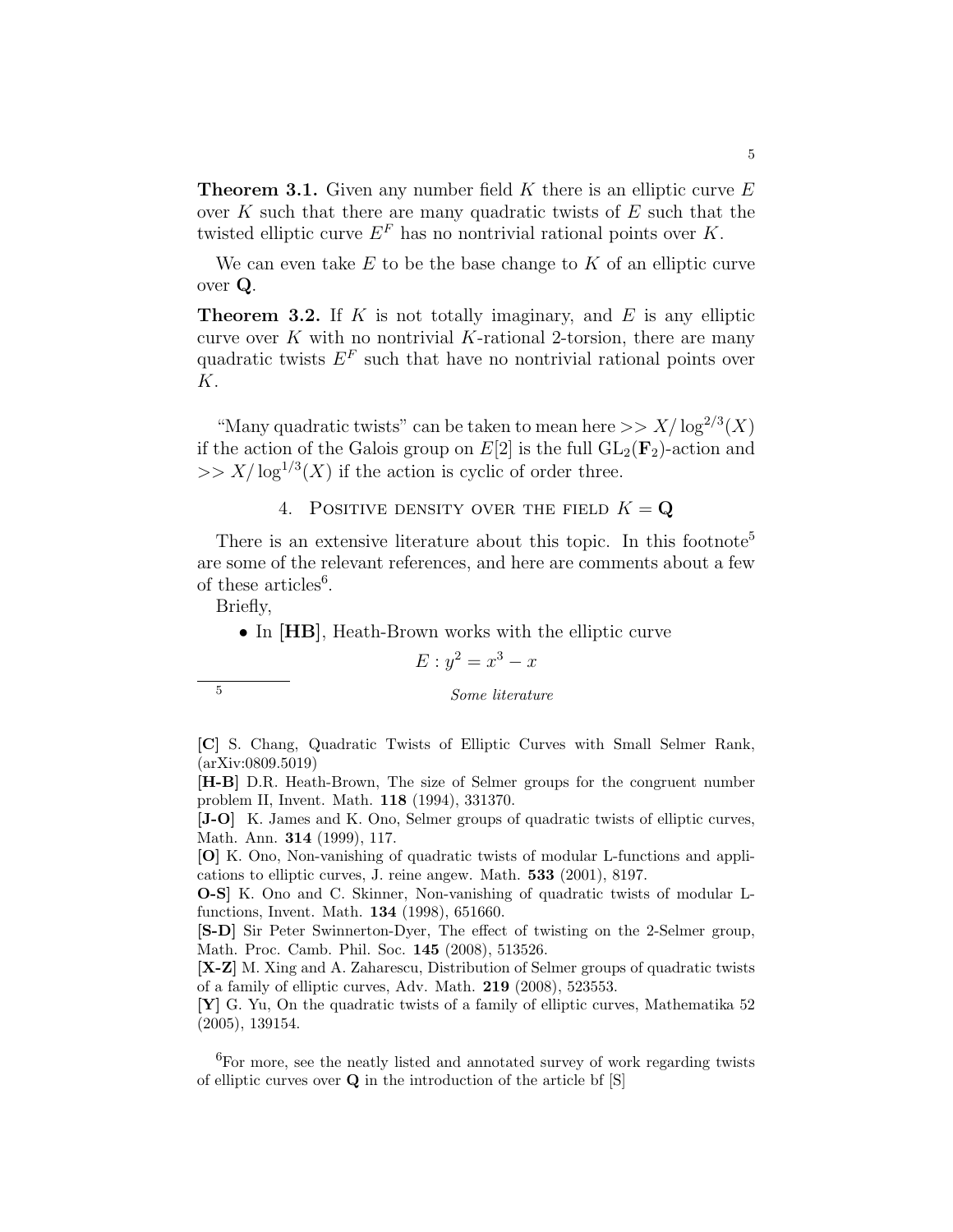and computes  $\mathcal{C}_s(\mathbf{Q}, E)$ .

• In  $[S-D]$ , Swinnerton-Dyer also proves a theorem (of positivedensity type. Computing the density by ordering twists in terms of the number of prime divisors of the discriminant, Swinnerton-Dyer shows that–in that sense of *density*—the density of twists (for the elliptic curves over Q that he is considering) with 2- Selmer rank s is

$$
\frac{2^s \prod_{n=0}^{\infty} (1 - 2^{-2n-1})}{\prod_{j=1}^k (2^j - 1)}.
$$

It is interesting to note that— starting with these numbers as density—if one naively computes the "average number of elements in the group  $S(Q, E^F)$ " (ordering twists of E in terms of the number of prime divisors of the discriminant) one gets the number 3, which is the same number that Manjul Bhargava has recently shown to be the average number of elements in the group  $S(\mathbf{Q}, E)$  where E ranges now over all elliptic curves over Q ordered by Faltings height.

- In [O-S] Ken Ono and Chris Skinner proved (using Kolyvagin et al) a similar result to Theorem 3.2 (for  $K = Q$ ) by showing the analogous statement for central values of L functions, but their theorem is stronger since they show the number of twists to be of positive density, and—in fact—of density 1/2.
- In [J-S] Kevin James and Ken Ono have results for numbers of twists with small  $\ell$ -Selmer rank over Q.

## 5. Main Theorems

5.1. **Running Hypotheses:** Let K be a number field and E an elliptic curve over K with  $\Delta_E$  a discriminant of a model of E over K. Our running hypotheses on  $E$  over  $K$  will be:

- The action of  $G_K$  on  $E[2]$  is full in the sense that its splitting field is an  $S_3$ -extension of K.
- For some place  $v<sub>o</sub>$  of K one of these two conditions hold:

$$
- v_o/2\infty,
$$

–  $E$  has multiplicative reduction at  $v_o$ ,  $-$  ord<sub>v<sub>o</sub></sub> $(\Delta_E)$  is odd.

or:

 $(1)$ 

(2) 
$$
- v_o \text{ is real,} - (\Delta_E)_{v_o} < 0.
$$

6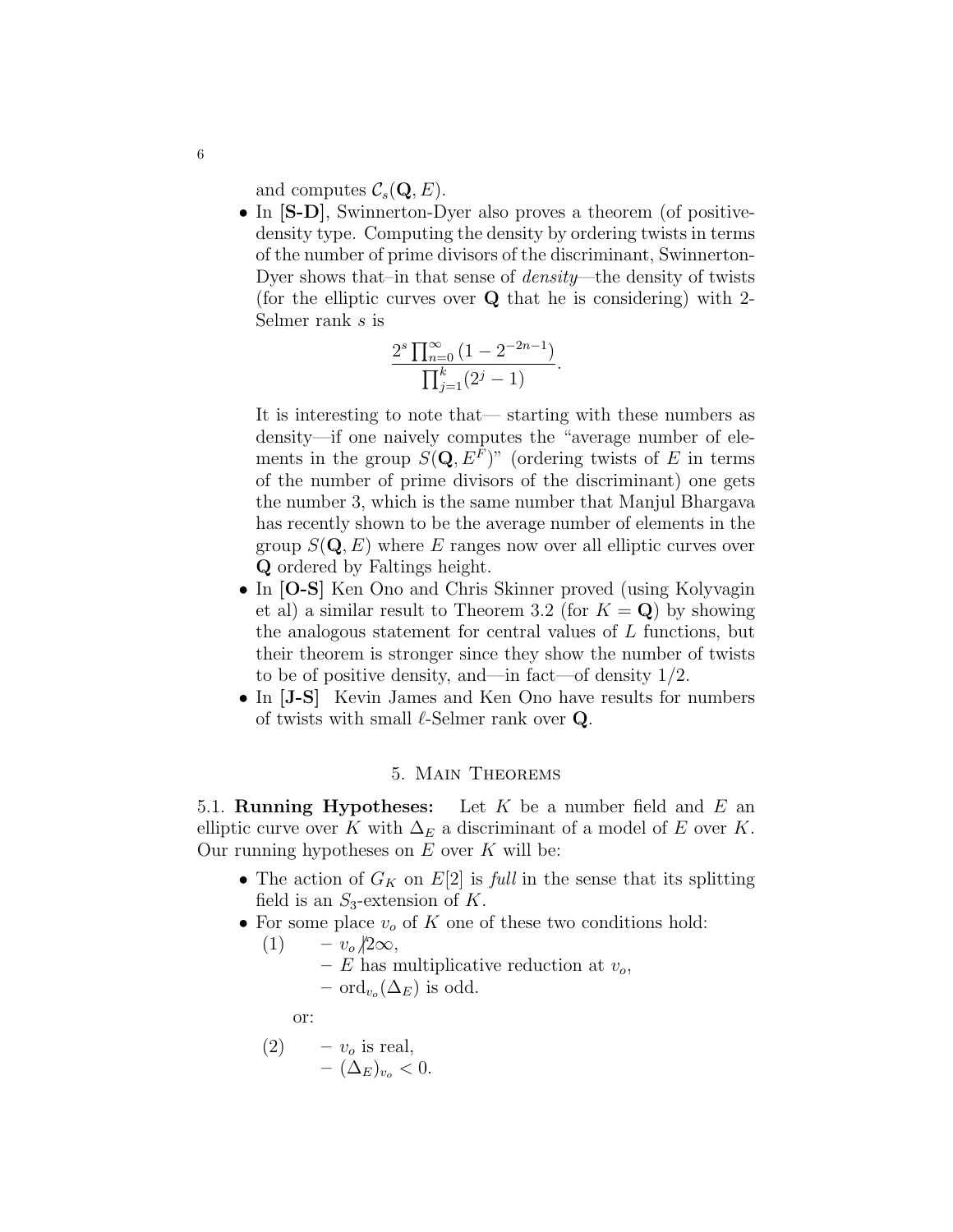5.2. The new part of 2-Selmer. Let  $F/K$  be a quadratic extension and  $E^F$  the twist of E by the quadratic character determining  $F/K$ . Let  $s(K, E)$  be the  $\mathbf{F}_2$ -dimension of the 2-Selmer group of E over K, viewed as  $\mathbf{F}_2$ -vector space.

If  $L/K$  is a cyclic extension of odd prime degree, define  $s^{\text{new}}(L, E)$ to be the  $\mathbf{F}_2$ -dimension of the "new part" of the Selmer  $\mathbf{F}_2[Gal(L/K)]$ module  $S(L, E)$  so that

$$
s(L, E) = s(K, E) + snew(L, E).
$$

5.3. (Arbitrary Selmer 2-rank over K and  $L/K$ -stability of the new part). Under the above running hypotheses, the following theorems hold.

**Theorem 5.1.** For  $L/K$  a given cyclic extension of odd prime degree<sup>7</sup> and for any  $s \geq 0$ , the elliptic curve E has "many" twists  $E^F$  such that  $s(K, E^F) = s$  and

$$
s^{\text{new}}(L, E^F) = s^{\text{new}}(L, E).
$$

We do this by single steps, showing that we can increase 2-Selmer rank by one, keeping the new part stable, and—if the 2-Selmer rank is positive, we can decrease it by one, also keeping the new part stable. If  $Gal(L/K)$  is of odd prime order. let

$$
\mathbf{F}_2[Gal(L/K)] = \mathbf{F}_2 \bigoplus {\{\oplus_i k_i\}}
$$

where  $k_i$  are fields  $(i = 1, 2, \ldots, \nu)$  spanning the augmentation ideal of the group ring  $\mathbf{F}_2[Gal(L/K)]$ —allowing us to break up  $S^{\text{new}}(L, E)$  into a direct sum of  $k_i$ -vectors spaces:

$$
S^{\text{new}}(L, E) = \bigoplus_i S^{\{i\}}(L, E).
$$

## 5.4. (Reduction of the new part). Writing

$$
s^{\{i\}}(L,E) := \dim_{k_i} S^{\{i\}}(L,E),
$$

we have the theorem:

Theorem 5.2. Keeping to the running hypotheses, suppose that  $L/K$  is a cyclic extension of odd prime degree, and that  $s^{\{i\}}(L,E) \geq 1$ for all  $i = 1, 2, ..., \nu$ . There is a quadratic twist  $E^F$  such that

$$
s^{\{i\}}(L, E^F) = s^{\{i\}}(L, E) - 1
$$

for  $i = 1, 2, ..., \nu$ .

<sup>&</sup>lt;sup>7</sup>We also show the analogous thing for the case of  $L/K$  quadratic, where the argument is slightly different.

<sup>8</sup> for the definition of this see the previous section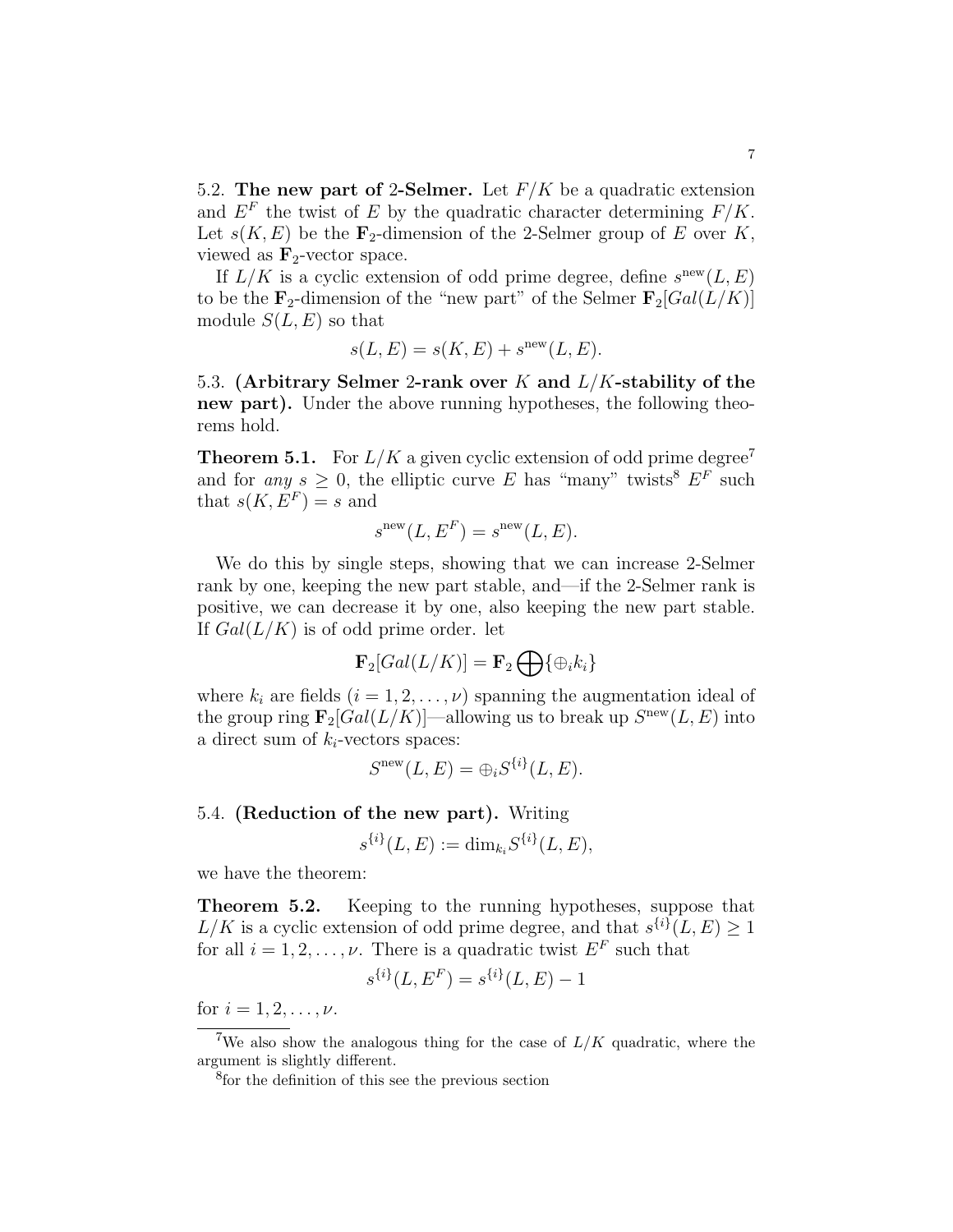5.5. Applications. These theorems, put together give us the following corollary:

**Corollary 5.3.** Suppose  $L/K$  is a cyclic extension of odd prime degree<sup>9</sup>. Let  $s \geq 0$ . There is an elliptic curve A over K that is a quadratic twist of  $E$  and that has the following features:

- $s(K, A) = s$ ,
- $rank(A(L)) = rank(A(K)).$

This corollary follows by applying Theorem 5.2 repeatedly until we get a twist A' of E with  $s^{\{i_o\}}(L, A') = 0$  for some  $i_o$ . Then use Theorem 5.2 to get a twist A of A' (and hence of  $E$ ) which retains the fact that  $s^{\{i_0\}}(L, A) = 0$  for some i, and also has  $s(K, A) = s$ . We must then show that  $rank(A(L)) = rank(A(K))$ . Noting that  $A(L)$  is a  $\mathbf{Z}[Gal(L/K)]$ -module (and that  $Gal(L/K)$ ) has odd prime degree) you prove that a strict inequality of ranks,  $rank(A(L)) > rank(A(K)),$ would imply that  $s^{\{i\}}(L, A) > 0$  for all i. Therefore  $rank(A(L)) =$  $rank(A(K))$  and Corollary 5.4 is proved.

**Corollary 5.4.** Let K be any number field and E any elliptic curve over K that satisfies our running hypotheses. Let  $L/K$  be cyclic of prime order. Then there exists a quadratic twist  $A$  of  $E$  over  $K$  such that  $rank(A(L)) = rank(A(K)) = 1.$ 

### 6. METHODS

## 6.1. A simple Selmer Rank-Changing Lemma.

By the **troublesome places** for  $E$  an elliptic curve over  $K$  (satisfying our running hypotheses) we mean

- all primes of  $K$  where  $E$  has additive reduction,
- all primes of multiplicative reduction with  $ord_v(\Delta_E)$  even,
- all primes above 2,
- all real places with  $(\Delta_E)_v > 0$ .

Let  $F/K$  be a quadratic extension such that:

- All troublesome places of K for E split in  $F/K$ ,
- there is a unique finite prime  $v<sub>o</sub>$  of K such that  $F/K$  is ramified at  $v_o$ , and  $E(K_{v_o})[2] \neq 0;$
- the prime  $v_o$  has the added property that  $H^1_{f_v}(K_v, E[2])$  is of dimension one.

#### 8

<sup>&</sup>lt;sup>9</sup>See footnote 1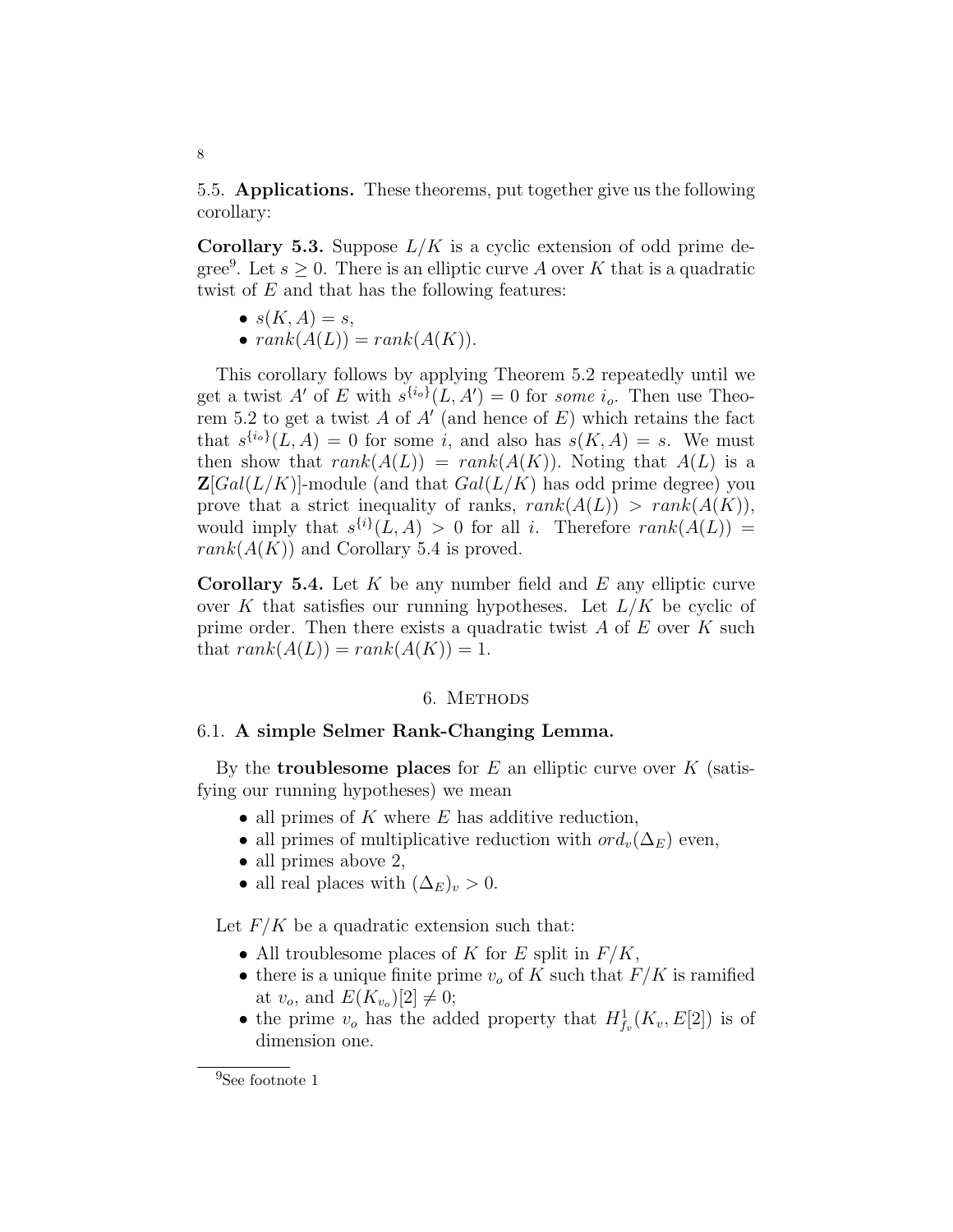Lemma 6.1. (simple rank changing lemma) Under the above hypotheses for  $F/K$  and the running hypotheses for E over K consider the localization mapping

$$
\lambda := loc_{v_o} : S(K, E) \longrightarrow H^1_{f_v}(K_v, E[2]).
$$

We have that  $s(K, E^F) = s(K, E) + 1$  if  $\lambda$  is zero, and  $s(K, E^F) = s(K, E) - 1$  if  $\lambda$  is nonzero.

The "edges" of one of the graphs alluded to in the earlier sections connect twists of  $E$  that allow us to pass from one vertex to the other using the hypotheses of this simple rank changing lemma<sup>10</sup>. We will, later, give a sense of what goes into the proof of this type of "rankchanging lemma" but, for now, I only want to point out that it won't yet give us the type of Mordell-Weil stability theorem that we are after, since the designated  $v<sub>o</sub>$  in K may very well split in the cyclic extension  $L/K$ . We need a similar lemma involving more than one  $v<sub>o</sub>$ , and more general hypotheses.

## 6.2. A more general Selmer Rank-Changing Lemma.

Let  $T$  be a finite set of places of  $K$  and consider the direct sum of the local finite cohomology groups,  $H^1_{f_v}(K_v, E[2])$ , for  $v \in T$ ; i.e.:

$$
H_T := \sum_{v \in T} H^1_{f_v}(K_v, E[2]).
$$

We have a natural mapping

$$
loc_T : S(K, E) \to H_T
$$

and let  $\epsilon_T (E, K)$  denote the dimension of the cokernel of this mapping. Now let  $F/K$  be a quadratic extension such that all troublesome places of K for E split in  $F/K$  and  $\epsilon_T (E, K) \leq 1$ .

Global (Poitou-Tate) duality together with some very interesting congruence (mod 2) due to Kramer, together with an application of Cebotarev, gives us, among other things, that

$$
s(K, EF) = s(K, E) - \dim HT + 2\epsilon_T(E, K).
$$

(The argument for this also makes use of the useful trivia fact: if you know the parity of a non-negative number  $\leq 1$ , then you know

 $10$  we may also add edges where we can control the change in 2-Selmer rank by other means . . .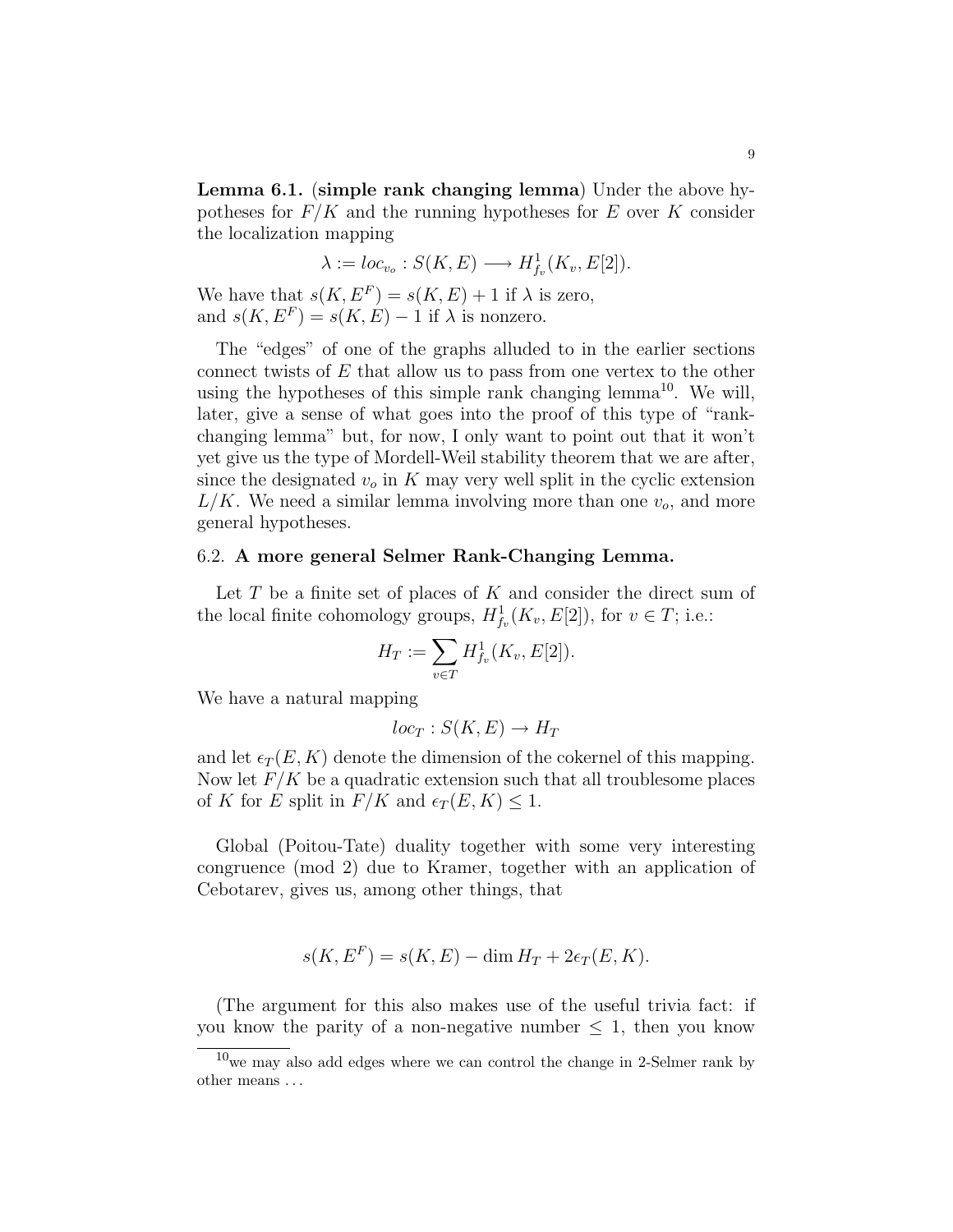6.3. **Kramer's Congruences.** Let  $F/K$  be a quadratic extension of number fields and put

$$
N_v^F := \text{the image of } E(F_w) \stackrel{Norm}{\longrightarrow} E(K_v)
$$

for  $w$  a place of  $F$  over  $v$ . Put

$$
\delta_v^F := \dim \frac{E(K_v)}{N_v^F}
$$

(these being a.e. zero).

Lemma 6.2. Identifying

$$
H^1_{f_v}(K_v, E[2]) = E(K_v)/2E(K_v)
$$

we have

$$
H^1_{f_v}(K_v, E[2]) \cap H^1_{f_v}(K_v, E^F[2]) = N_v^F/2E(K_v).
$$

Theorem 6.3. (Kramer)

$$
s(K, EF) \equiv s(K, E) + \sum_{v} \delta_v^F \mod 2.
$$

Give idea of the unusual proof!

Kramer defines an alternating pairing on

$$
S(K, E^F) \cap S(K, E) \subset H^1(K, E[2])
$$

with kernel equal to  $N_{F/K}S(K, F)$ . So we have that the parity of the dimensions of  $S(K, E^F) \cap S(K, E)$  and  $N_{F/K}S(K, F)$  are the same; this gives him the basic congruence modulo two necessary for showing the formula above.

6.4. Criteria for change or no change in local conditions defining the Selmer group of a twist of  $E$ . From the lemma and other arguments you get fairly sharp criteria for when a twist induces no change in local conditions at a given place  $v$  and when it induces transversal change. To give a sense of the type of criteria, here is an example (where there is no change):

Lemma 6.4. If at least one of the following conditions holds, then

$$
H^1_{f_v}(K_v, E[2]) = H^1_f(K_v, E^F[2])
$$

and  $\delta_v^F = 0$ 

(1) v splits in  $F/K$ , or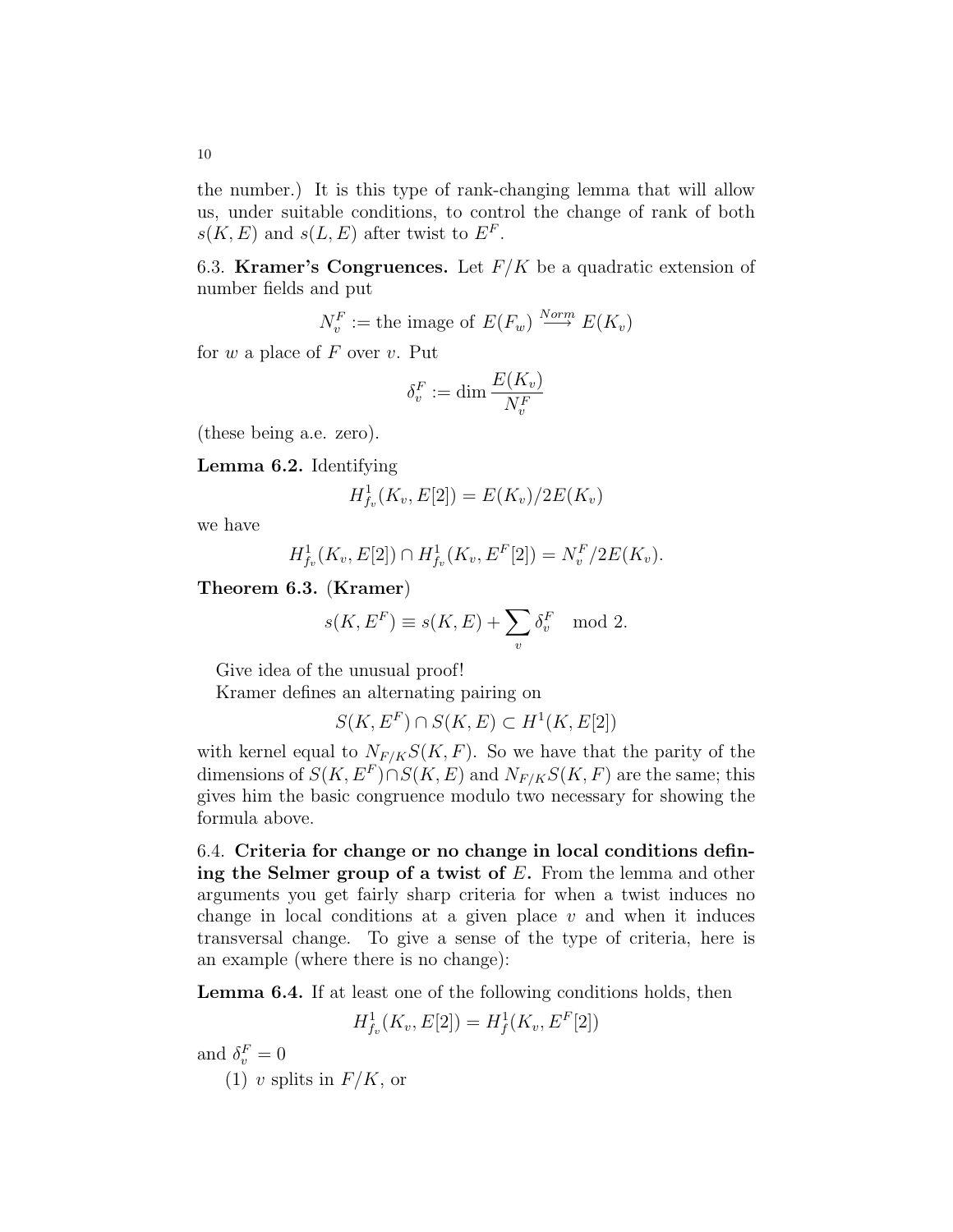- (2)  $v/2$  and  $E(K_v)[2] = 0$ , or
- (3) E has multiplicative reduction at v,  $F/K$  is unramified at v, and  $ord_v(\Delta_E)$  is odd, or
- (4) v is real and  $(\Delta_E)_v < 0$ , or
- (5) v is a "good" prime, in the sense that  $E$  has good reduction at v and  $F/K$  is unramified at v.

In contrast to the above lemma, we get a change of local condition and in fact, transversality in the sense that

$$
H^1_f(K_v, E[2]) \cap H^1_f(K_v, E^F[2]) = 0
$$

and

$$
E(K_v)/Norm_{F/K}E(F_w) \cong H^1_f(K_v, E[2]),
$$

if  $v/2\infty$ , v is ramified in  $F/K$  and E has good reduction at v.

6.5. Global Duality. Let T be a finite set of places of K and consider the direct sum of the local finite cohomology groups,  $H_{f_v}^1(K_v, E[2])$ , for  $v \in T$ ; i.e.:

$$
H_T := \sum_{v \in T} H^1_{f_v}(K_v, E[2]).
$$

We have a natural mapping

$$
loc_T : S(K, E) \to H_T
$$

and let  $\epsilon_T (E, K)$  denote the dimension of the cokernel of this mapping.

Global duality gives us, among other things, that if a certain collection of places<sup>11</sup> of K split in  $F/K$  and if

(1) T is the set of finite primes v of K such that  $F/K$  is ramified and and  $E(K_v)[2] \neq 0$ , and

 $(2) \epsilon_T (E, K) \leq 1$ ,

then:

$$
s(K, EF) = s(K, E) - \dim HT + 2\epsilon_T(E, K).
$$

 $^{11}\mathrm{These}$  are:

- all primes of  $E$  of additive reduction,
- all primes of multiplicative reduction with  $ord_v(\Delta_E)$  even,
- all primes above 2,
- all real places with  $(\Delta_E)_v > 0$ .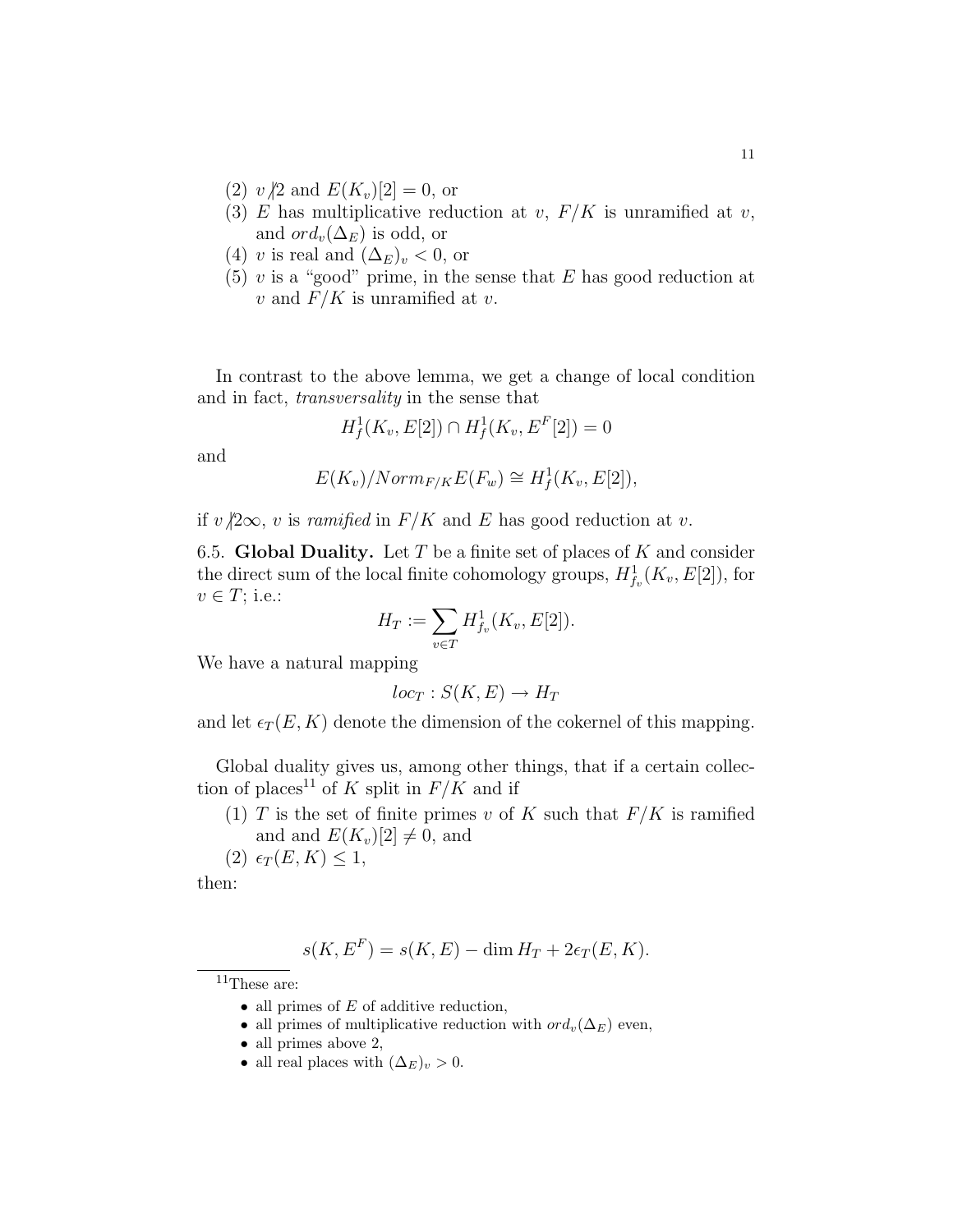(The argument for this also makes use of the useful trivia fact: if you know the parity of a non-negative number  $\leq 1$ , then you know the number.)

6.6. The Cebotarev density Theorem. In order to apply the above formula, one has to find a pair  $(F/K, T)$  where  $F/K$  is a quadratic extension and T is a subset of ramified places of  $F/K$  satisfying the maze of conditions above. In most of our applications—e.g. proceeding by by single steps in Theorem 5.1—the set T will in fact consist in a single place corresponding to a prime ideal P, and  $F = K(\sqrt{\pi})$  where  $\pi$  is a generator of an appropriate odd power of P pinned down by a number of further congruences. To guarantee the existence (and also to compute *densities* of appropriate such prime ideals  $P$ ) we use, of course, Cebotarev's density Theorem.

It is at this point, by the way, that we make use of our *running* hypotheses; we need these hypotheses in order to guarantee that our Cebotarev conditions are satisfiable. We need that  $K(E[2])$  is not contained in a certain elementary abelian 2-extension of  $K$ , so we have to assume  $E(K)$  has no 2-torsion. Our running hypotheses 3.1 are also used here; without those hypotheses there are curves for which all twists have the same 2-Selmer rank parity.

7. A BIT MORE DETAIL: FOR FIXED GALOIS EXTENSION  $L/K$  of PRIME DEGREE, HOW TO CHOOSE APPROPRIATE  $E$  SO THAT WE CAN GET TWISTS OF  $E$  OVER  $K$  with different 2-Selmer RANKS, and rank  $E(K) = \text{rank } E(L)$ 

Given an  $L/K$  cyclic of odd prime order p and E over K, and put  $G =$  $Gal(L/K)$ . We will be dealing with the group rings  $R[G]$  for R various commutative rings. Let  $I = I_R \subset R[G]$  denote the augmentation ideal, noting that  $R = R[G]/I_R$ . We view  $S_2(E; L)$  as an  $\mathbf{F}_2[G]$ -module, which seems awkward at first, since  $A := \mathbf{F}_2[G]$  is an étale  $\mathbf{F}_2$ -algebra, but not—of course—a field. We write it as as a direct product of fields, signaling out the "'first factor" as the quotient by the augmentation ideal, as follows:

$$
A = \mathbf{F}_2[G] = \mathbf{F}_2 \times I_A = \mathbf{F}_2 \times k_1 \times k_2 \times \cdots \times k_{\nu}.
$$

**Note:** If for some index  $1 \leq i \leq \nu$  the  $k_i$ -vector space  $S_2(E; L) \otimes_A k_i$ vanishes, then  $E$  has stable Mordell-Weil rank for the cyclic extension  $L/K$ . This is because there are only two Q-rational irreducible factors of the group ring,  $\mathbf{Q}[G] = \mathbf{Q} \oplus \mathbf{Q}[\mu_p]$  and so we see that if  $E(L)$ is of rank strictly greater than the rank of  $E(K)$  we must have that  $E(L) \otimes \mathbf{Q}$  contains a (direct summand) sub- $\mathbf{Q}[G]$ -module isomorphic to